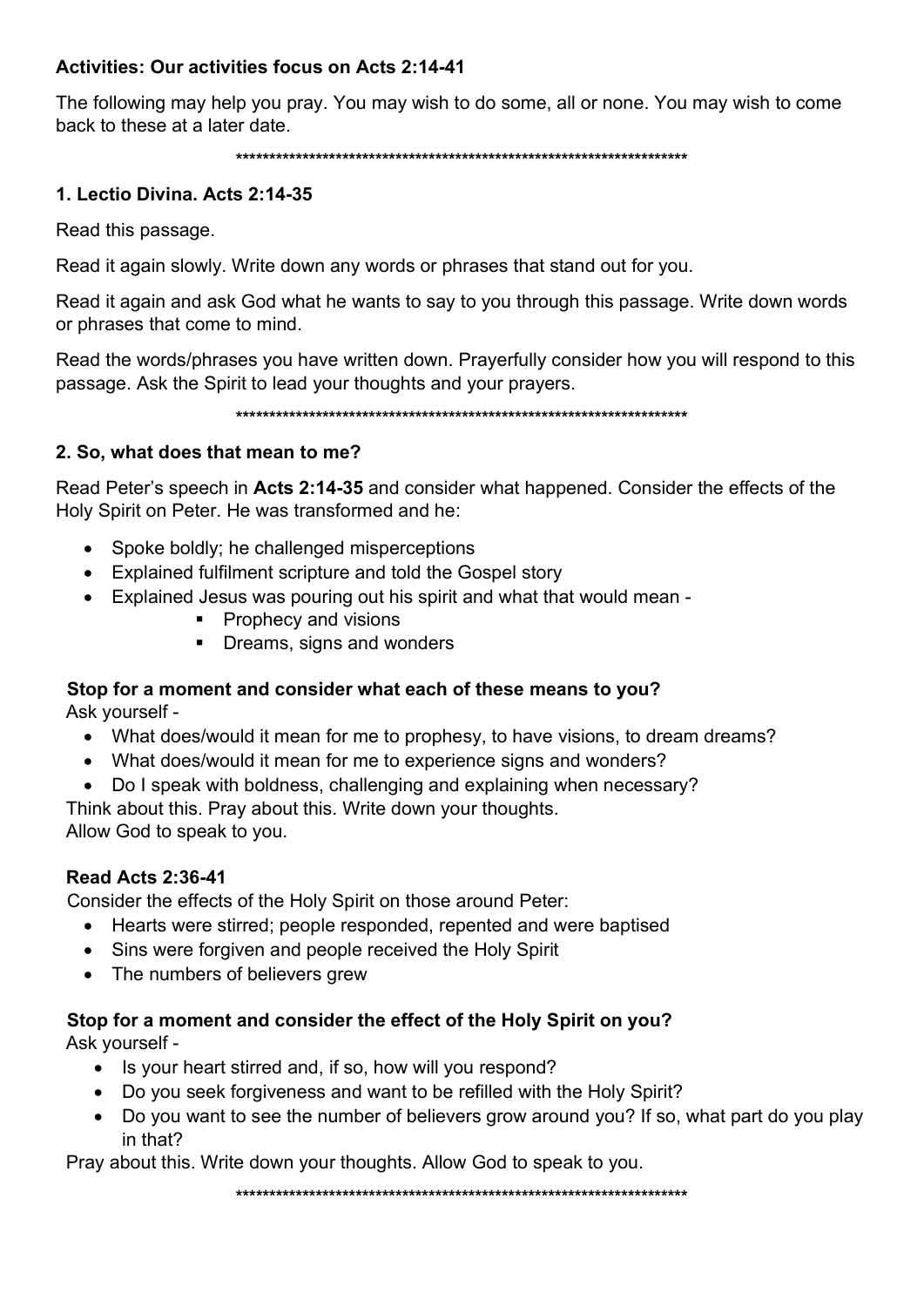## 3. Keep being filled

Does God ever make you smile? For me, it is usually in those moments where I think I have everything sussed and, low and behold, God has very different ideas! This week, I have found myself pretty tired and empty and God has pointed out to me that is a pretty good place to start recognising a need to be filled! Do you want to be filled or do you prefer to manage in your own strength? This is a serious question. For years, I was brought up to be independent and most of us like to think we can manage ourselves but God requires us to be focused on Him and not ourselves.

If I ask the children to explain to me who God is, who Jesus is, and who the Holy Spirit is, they can answer the first two much better than the Holy Spirit. I think that reflects many Church goers as well. Yet the Holy Spirit is the encourager, the guide, the strength and the power. Jesus recognises what we need. So why are we less aware or more wary of the part of God that is most present for us but we can be reticent to access?

## Two Reflections of Being Filled with the Holy Spirit

Read John 14:15-31

When I reflected on all the times God has enabled the Holy Spirit to fill me up, I had to learn to stop, focus and wait on God. We need to find our own way but here are some that have helped.

1) Imagine you are on a beach.



How much of your "to do" lists can you achieve on a beach; it is difficult to read, to write, to eat. Just take time to let go of all the clutter and demands on daily life and stop. Make yourself comfortable, lie down or sit down and allow your muscles to relax. Enjoy the view, listen to the sounds of water washing up and down, give thanks for the beauty and offer yourself to God for His purpose. Let your mind go and allow God the chance to speak, or touch you. Ask God to fill you. Spirit of the Living God Fall Afresh on Me

Listen to the waves washing up on the shore; they are constant, sometimes bigger than others but always there, just as God is always there. The Holy Spirit will always wash over you and fill you if you trust.

In all of these activities, be prepared that you may fall asleep, you may cry, you may laugh. Just let what happens happen. Trust and be free to what God offers.

## 2) Soaking Prayer

I have most enjoyed soaking prayer lying down on a comfortable bed or mat. It is very simple but very profound. The more you make time for God the more benefits you will feel.

God so desires we spend time in His presence: "You will show me the way of life, granting me the joy of your presence and the pleasures of living with you forever." (Psalm 16:11, NLT).

As we sit quietly and rest in the presence of Jesus, we are able to "soak" in the living water that is the Holy Spirit: "Whoever believes in me, as Scripture has said, rivers of living water will flow from within them. By this he meant the Spirit, whom those who believed in him were later to receive. Up to that time the Spirit had not been given, since Jesus had not yet been glorified." (John 7:38-39, NLT).

'Soaking Prayer' is an encounter with God that frequently results in greater awareness of His love, in renewal of our faith, and in healing areas of brokenness in our lives.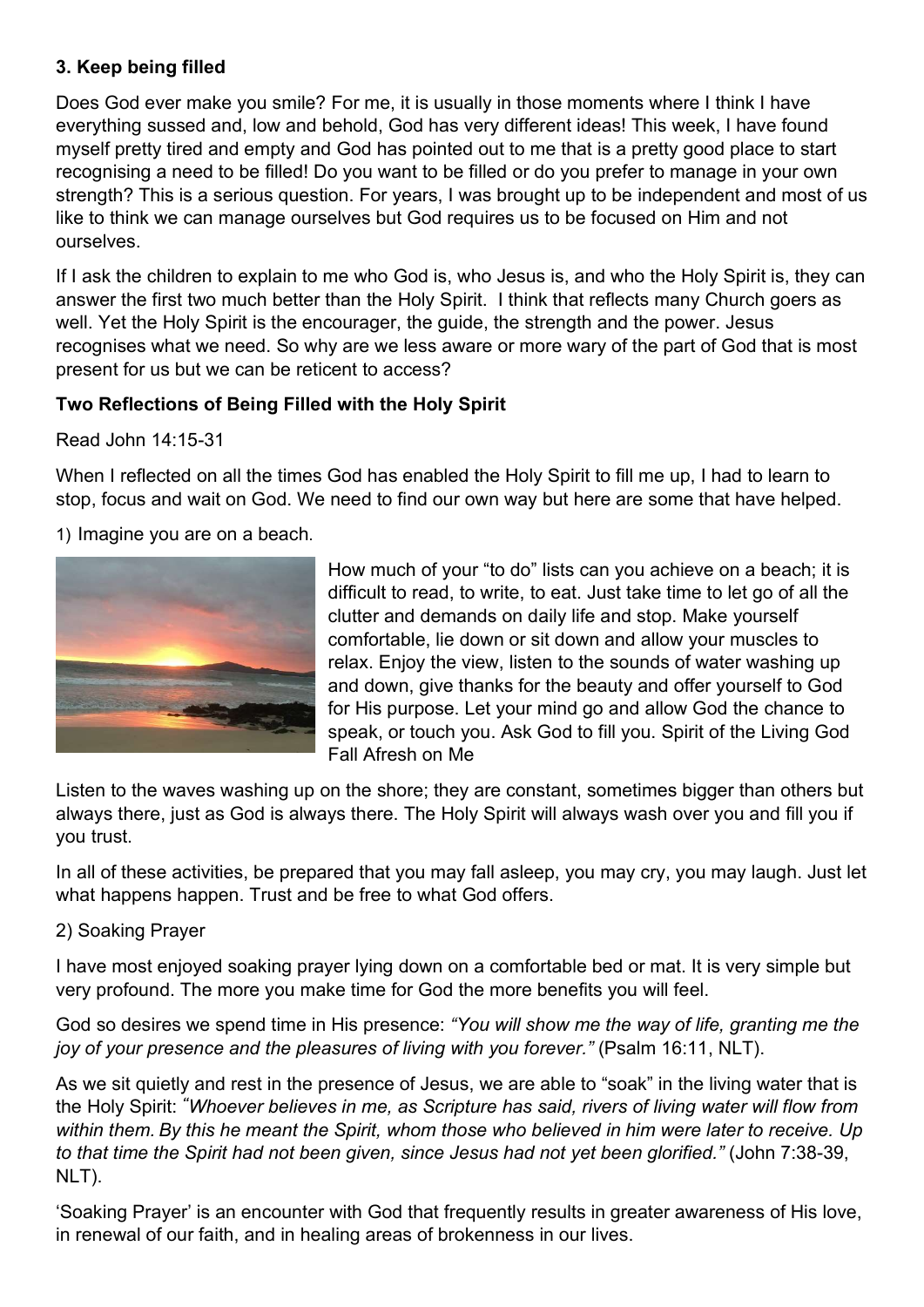



Simple steps for Soaking Prayer:

- Find a comfortable place to sit or lie down.
- Allow your thoughts to quiet down (don't fight them).
- Invite the Holy Spirit to pour over you and soak you in His presence.
- Offer your whole self mind, body and soul in surrender to the Holy Spirit.
- Focus on the Lord's presence within you and around you.
- Rest in faith, believing He is working in you.
- Take as much time as you can. Get up refreshed and full of the Holy Spirit.
- Watch as God transforms you and the world around you.

During these times, you may feel the weight of His presence hovering over you, touching you. The more you soak in His presence, the more encounters you will have, the closer you come to the Lover of your soul.

\*\*\*\*\*\*\*\*\*\*\*\*\*\*\*\*\*\*\*\*\*\*\*\*\*\*\*\*\*\*\*\*\*\*\*\*\*\*\*\*\*\*\*\*\*\*\*\*\*\*\*\*\*\*\*\*\*\*\*\*\*\*\*\*\*\*\*\*

## 4. The Pentecost Cake - a recipe for success. Read Acts 2: 37-41

Often Pentecost is viewed as the 'birthday' of the church. In the last session we will 'make' a cake. In the meantime, think about the church as a cake.

We (the church) are like a birthday cake in God's hands.

When we make a cake, we choose our ingredients from the cupboard: For God, we are the ingredients. God chooses us. Although we are all different (different backgrounds, talents, personalities), God takes us and sets us apart for his special use.

We put our ingredients in a bowl. God puts us together and calls that 'church' – a community of believers.

We mix up our ingredients. God mixes us together – asking us to work and pray together and to be with one another.

At this stage, the cake mix is raw and not much use. It needs the heat of the oven to bake it and bind it together. God sends his Spirit (fire) to bind us together. On our own, we do not achieve